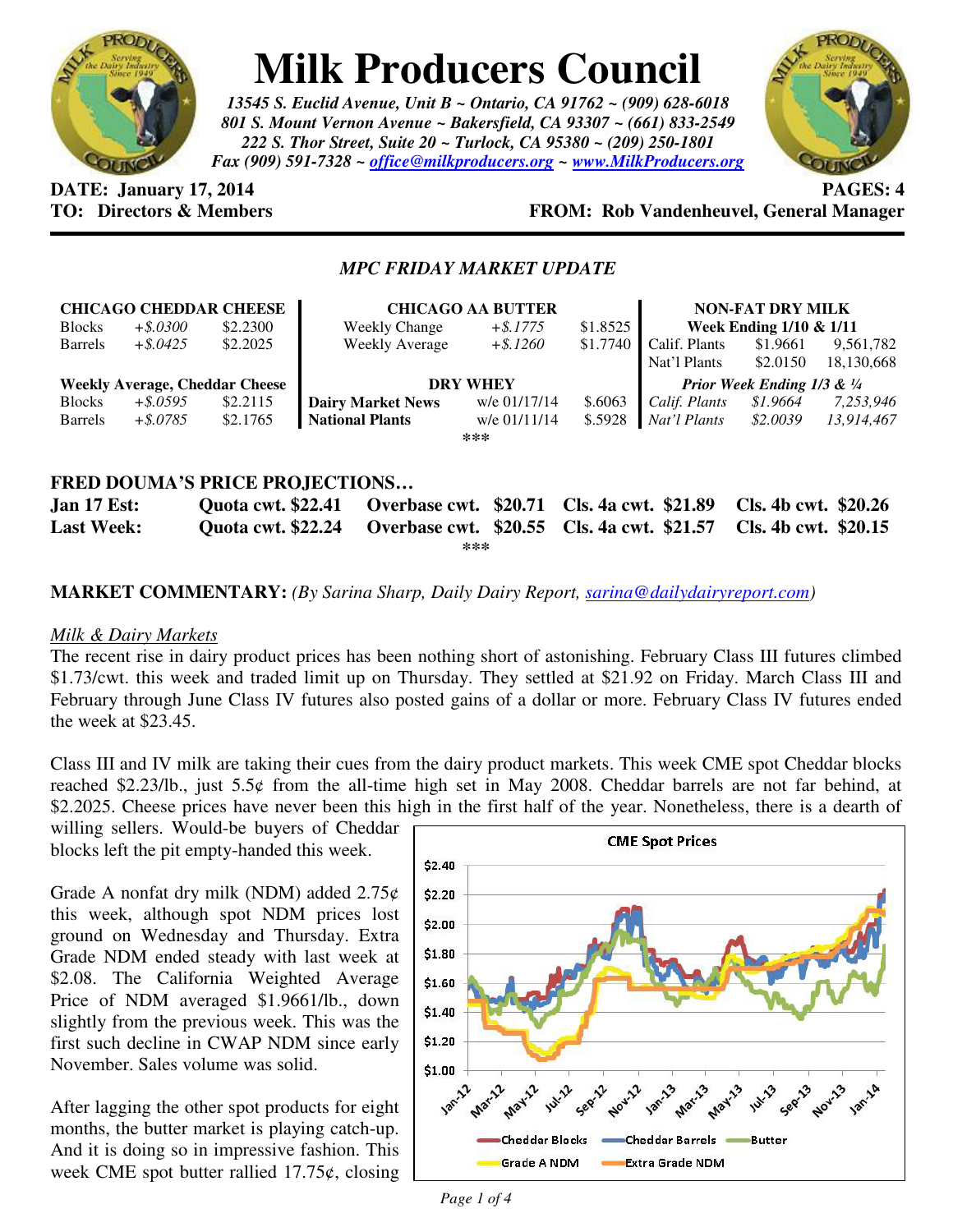## at \$1.8525, a 14-month high.

With most dairy product prices nearing all-time highs, the billion dollar question is simple: How long will it last? As Mark Twain famously opined, "History does not repeat itself, but it does rhyme." In the past, National Dairy Product Sales Report (NDPSR) butter and NDM prices have both averaged more than \$2/lb. for four consecutive months. Butter is well below \$2 and NDM has held over \$2 for all of two weeks. This week the NDPSR Cheddar block price climbed over the \$2 mark for the first time. NDPSR cheese prices have never averaged over \$2 for more than two months at a time.

It should be noted that on a number of occasions, dairy product prices made only brief visits above \$2 before plunging, as high prices did their job by boosting output and restricting demand. But cheese, butter, and milk powder prices have never been this high simultaneously. This suggests that none of these markets will be quickly overwhelmed by a flood of products as they compete for finite volumes of milk. But the global milk supply is growing, and as prices rise, demand growth could stall.

U.S. dairy product prices are no longer a bargain. Spot butter reached \$1.85 this week, but at the most recent Global Dairy Trade (GDT) auction Fonterra sold butter for February delivery at \$1.74/lb. on a fat-adjusted basis. Cheddar averaged \$2.11 at the GDT, well below the \$2.23 bids for CME block Cheddar on Friday. GDT skim milk powder (SMP) prices remain above equivalent prices for NDM in the U.S., but the gap is narrowing. French SMP prices fell this week and they can now compete with U.S. NDM. Granted, butter, cheese and NDM futures remain below USDA's assessment of global dairy product prices. But they too are rising to the occasion.

U.S. dairy product exports are unlikely to nosedive in the near future as manufacturers will be filling export contracts for months to come. But U.S. dairy products will face stiffer competition from overseas. Once export contracts are fulfilled, U.S. dairy product inventories could mount quickly. Cheese could be particularly vulnerable to waning demand once Super Bowl fans have finished their pizza and nachos.



Slaughterhouses are finding it difficult to source enough ready cattle to run at capacity, and they are fighting one another for the pleasure of buying cattle at prices too high to sustain a profit. After years of liquidation, the beef industry is holding back cows for breeding, and the supply of lower quality cow beef is particularly limited. Lean beef prices are soaring, and dairy producers can expect cull cow revenue to remain high.

But even record high beef prices may not be enough to tempt dairy producers to cull aggressively. Dairy producers are likely filling their barns with as many cows as possible, and heifers are precious. #1 Holstein springers averaged \$1,900 at the Tulare Livestock

auction last Saturday, up \$300 from a month ago. Prices are rising similarly at auctions throughout the country.

## *Grain Markets*

Corn futures lost almost a dime last week, as the concerns wrought by USDA's crop production reports faded in light of still large global grain supplies. Corn futures will likely continue to bounce around in the current price range unless there is more drama in the export market.

Soybean prices rallied nearly 40¢ this week as supplies remain tight. The Brazilian crop will be record-large, but dry weather is crimping yields in southern Argentina. There are good rains in the forecast beginning Monday, but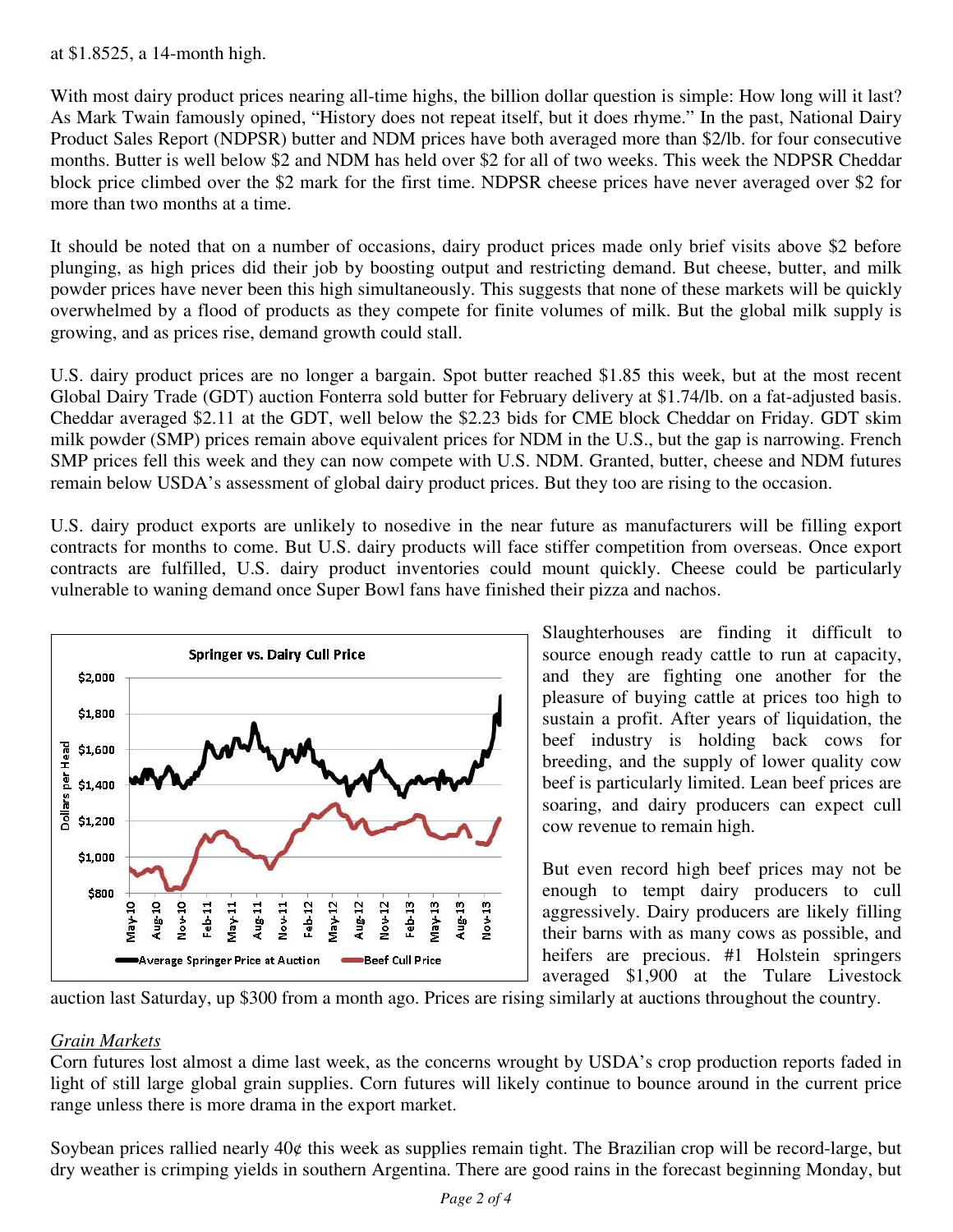soybean prices will likely rally further if the rains don't fall as promised. There is little rain expected after the system early next week.

South American soybean supplies will be critical to relieve tight oilseed supplies in the U.S. Canada has a record large canola crop but lacks the capacity to move it to the U.S. in a timely fashion. An estimated 30,000 rail cars are back-logged in Canada, and ships are waiting two and a half weeks to leave the port with crops for export. The bottleneck could last into early 2015. Canada's huge canola crop does little to pressure U.S. oilseed prices if it cannot cross the border in size.

The National Oilseed Processors Association reported a record large soybean crush in November. But soybean meal yields were very low, which explains the strength in the soybean meal market. Given limited soybean supplies, the pace of crushing or exports must slow from here. A steep decline in exports seems the most likely course. Indeed, U.S. soybean processors are reportedly looking to import South American soybeans this summer in order to ensure that they can operate at capacity as domestic supplies dwindle.

**\*\*\*** 

**TALKS OVER A NEW FIVE-YEAR FARM BILL CONTINUE:** *(By Rob Vandenheuvel)* The dairy portion of the Farm Bill currently being negotiated was front-and-center in the Washington, DC media reports this week. There were numerous articles about the debate over whether or not to include a "market stabilization program" in the Farm Bill. As a reminder, this market stabilization program is a key component of the Dairy Security Act. It's a program that could trigger in from time to time when on-the-farm margins dropped below certain levels. When triggered, the market stabilization program would create a financial incentive to temporarily cut back milk production by 2-4 percent, depending on how poor the dairy margins were at that time. The program would have only applied to those dairies that opt to enroll in the government-subsidized margin insurance program.

This has been a big issue within our industry for a couple years now. Producer groups around the country largely support a tool to facilitate temporary, coordinated production decreases during times of low margins, while a majority of the nation's processors oppose anything that could result in less milk production – even if the dairy farmers are losing money on that production. That issue took center stage in the mainstream media this week, when Speaker John Boehner made it clear that he would actually hold up the entire Farm Bill if it had that market stabilization program in it. Speaker Boehner made those statements after finding out that the principle negotiators on the bill had agreed that the Dairy Security Act – including the Market Stabilization Program – should be included in the final Farm Bill.

The National Milk Producers Federation (NMPF) has been leading this effort in support of the Dairy Security Act. They put out a press release yesterday providing an update on the status of negotiations. Rather than trying to paraphrase their release, I've reprinted it below:

> *NMPF Statement on Status of Farm Bill Negotiations over Dairy Title From Jim Mulhern, President and Chief Executive Officer, NMPF:*

*During the past four years that NMPF has worked to revise federal dairy policy, we have evaluated a variety of proposals against two key criteria: 1) does it provide an effective safety net for all of the nation's dairy farmers?; and 2) does it protect taxpayers from the possibility of excessive program costs through the use of suitable incentives for those enrolled in the program?* 

*The resulting Dairy Security Act measure, contained in the farm bills approved by the House and Senate Agriculture Committees in 2012 and again in 2013, is a loss-prevention margin insurance program that meets those objectives.* 

*We were initially heartened that the four bi-partisan leaders of the House-Senate farm bill conference committee included the DSA language in the package that they were planning to present to the full*